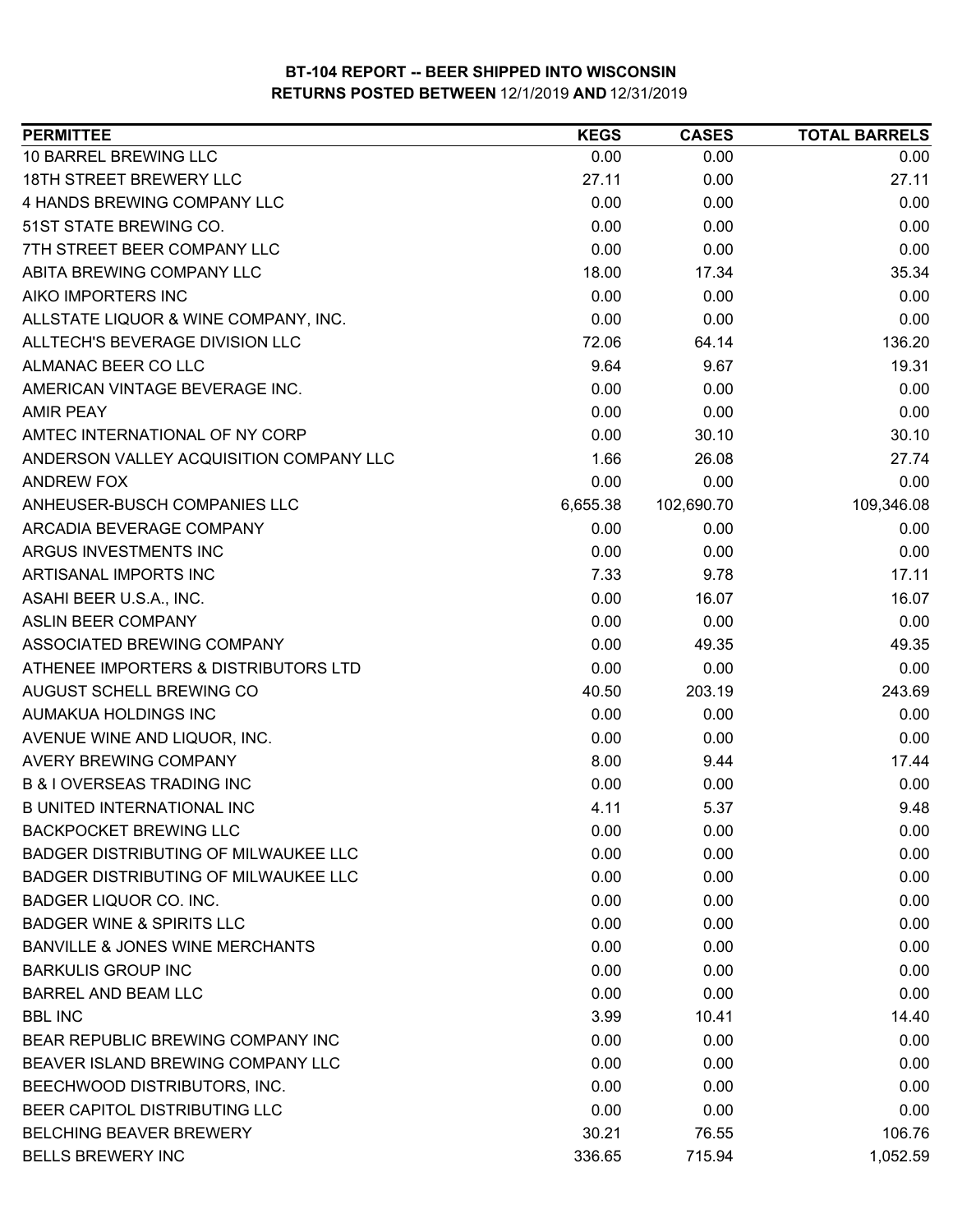| BENT PADDLE BREWING COMPANY<br>32.58<br>35.25<br>67.83<br>BERNICK'S PEPSI-COLA OF DRESSER, INC.<br>0.00<br>0.00<br>0.00<br><b>BIG SKY BREWING CO</b><br>20.00<br>20.75<br>40.75<br>0.00<br><b>BILL'S DISTRIBUTING, LTD.</b><br>0.00<br>0.00<br><b>BINDING BRAUEREI USA INC</b><br>10.22<br>112.56<br>122.78<br><b>BLACK LIST BEER LLC</b><br>0.00<br>8.02<br>8.02<br>0.00<br><b>BLACKROCKS BREWERY LLC</b><br>0.00<br>0.00<br>0.00<br>BLUE POINT BREWING COMPANY INC<br>0.00<br>0.00<br><b>BLUME BRAUHAUS LLC</b><br>0.75<br>0.10<br>0.85<br><b>BOSTON BEER CORPORATION</b><br>3,389.31<br>3,737.98<br>348.67<br><b>BOULDER BEER INC</b><br>0.00<br>0.00<br>0.00<br><b>BRASS FOUNDRY BREWING CO.</b><br>3.33<br>6.78<br>10.11<br>0.00<br>0.00<br>BRAU BROTHERS BREWING COMPANY, LLC<br>0.00<br>BREAKTHRU BEVERAGE GROUP LLC<br>0.00<br>0.00<br>0.00<br>BREAKTHRU BEVERAGE GROUP LLC<br>0.00<br>0.00<br>0.00<br>BREAKTHRU BEVERAGE WISCONSIN NORTH LLC<br>0.00<br>0.00<br>0.00<br>0.00<br>0.00<br><b>BRECKENRIDGE BREWERY LLC</b><br>0.00<br>BREWDOG BREWING COMPANY LLC<br>38.36<br>90.12<br>51.76<br><b>BRIAN EWING</b><br>5.49<br>21.17<br>15.68<br>0.00<br>76.47<br>76.47<br>BROWN-FORMAN CORPORATION<br>0.00<br>0.00<br>BUFFALO CREEK BREWING LLC<br>0.00<br>0.00<br>0.00<br>C.J.W., INC.<br>0.00<br>CANAL STREET BREWING CO LLC<br>180.00<br>778.87<br>958.87<br>CANARCHY HOLDING CO LLC<br>16.16<br>149.42<br>165.58<br>0.00<br>0.00<br>0.00<br>CAPITOL-HUSTING COMPANY, INC.<br>CARRIAGE HOUSE IMPORTS, LTD.<br>0.00<br>119.35<br>119.35<br>CASCADE BREWING COMPANY LLC<br>0.00<br>0.00<br>0.00<br>CENTRAL BEER IMPORT & EXPORT INC<br>0.00<br>0.00<br>0.00<br>8.85<br>5.54<br>14.39<br><b>CHAD YAKOBSON</b><br>CHAS A BERNICK INC<br>0.00<br>0.00<br>0.00<br>0.00<br>0.00<br>0.00<br><b>CHASE HEALEY</b><br><b>CHATHAM IMPORTS INC</b><br>0.00<br>0.00<br>0.00<br>CHICAGO BREW WERKS INC<br>0.00<br>0.00<br>0.00<br><b>CHRIS MICHNER</b><br>0.00<br>0.00<br>0.00<br>0.00<br><b>CHRISTIAN P SCHAEFER</b><br>0.00<br>0.00<br>CITY BREWING COMPANY, LLC<br>0.00<br>0.00<br>0.00<br><b>CLASSIC BREWING COMPANY</b><br>0.00<br>0.00<br>0.00<br><b>COLD SPRING BREWING COMPANY</b><br>0.00<br>0.00<br>0.00<br><b>COLLECTIVE ARTS USA LTD</b><br>0.00<br>0.00<br>0.00<br>CORONADO BREWING COMPANY INC<br>0.00<br>0.00<br>0.00<br><b>CRACOVIA BRANDS INC</b><br>0.00<br>0.00<br>0.00<br><b>CRAFT BREW ALLIANCE INC</b><br>0.00<br>0.00<br>0.00<br><b>CRAFT REVOLUTION LLC</b><br>15.00<br>51.49<br>66.49<br><b>CROOK &amp; MARKER LLC</b><br>316.99<br>0.00<br>316.99 | <b>PERMITTEE</b>         | <b>KEGS</b> | <b>CASES</b> | <b>TOTAL BARRELS</b> |
|-----------------------------------------------------------------------------------------------------------------------------------------------------------------------------------------------------------------------------------------------------------------------------------------------------------------------------------------------------------------------------------------------------------------------------------------------------------------------------------------------------------------------------------------------------------------------------------------------------------------------------------------------------------------------------------------------------------------------------------------------------------------------------------------------------------------------------------------------------------------------------------------------------------------------------------------------------------------------------------------------------------------------------------------------------------------------------------------------------------------------------------------------------------------------------------------------------------------------------------------------------------------------------------------------------------------------------------------------------------------------------------------------------------------------------------------------------------------------------------------------------------------------------------------------------------------------------------------------------------------------------------------------------------------------------------------------------------------------------------------------------------------------------------------------------------------------------------------------------------------------------------------------------------------------------------------------------------------------------------------------------------------------------------------------------------------------------------------------------------------------------------------------------------------------------------------------------------------------------------------------------------------------------------------------------------------------------------------------------------------------------------------------------------------------------------------------------------------------------------------------------------------------------------------------------------------------|--------------------------|-------------|--------------|----------------------|
|                                                                                                                                                                                                                                                                                                                                                                                                                                                                                                                                                                                                                                                                                                                                                                                                                                                                                                                                                                                                                                                                                                                                                                                                                                                                                                                                                                                                                                                                                                                                                                                                                                                                                                                                                                                                                                                                                                                                                                                                                                                                                                                                                                                                                                                                                                                                                                                                                                                                                                                                                                       |                          |             |              |                      |
|                                                                                                                                                                                                                                                                                                                                                                                                                                                                                                                                                                                                                                                                                                                                                                                                                                                                                                                                                                                                                                                                                                                                                                                                                                                                                                                                                                                                                                                                                                                                                                                                                                                                                                                                                                                                                                                                                                                                                                                                                                                                                                                                                                                                                                                                                                                                                                                                                                                                                                                                                                       |                          |             |              |                      |
|                                                                                                                                                                                                                                                                                                                                                                                                                                                                                                                                                                                                                                                                                                                                                                                                                                                                                                                                                                                                                                                                                                                                                                                                                                                                                                                                                                                                                                                                                                                                                                                                                                                                                                                                                                                                                                                                                                                                                                                                                                                                                                                                                                                                                                                                                                                                                                                                                                                                                                                                                                       |                          |             |              |                      |
|                                                                                                                                                                                                                                                                                                                                                                                                                                                                                                                                                                                                                                                                                                                                                                                                                                                                                                                                                                                                                                                                                                                                                                                                                                                                                                                                                                                                                                                                                                                                                                                                                                                                                                                                                                                                                                                                                                                                                                                                                                                                                                                                                                                                                                                                                                                                                                                                                                                                                                                                                                       |                          |             |              |                      |
|                                                                                                                                                                                                                                                                                                                                                                                                                                                                                                                                                                                                                                                                                                                                                                                                                                                                                                                                                                                                                                                                                                                                                                                                                                                                                                                                                                                                                                                                                                                                                                                                                                                                                                                                                                                                                                                                                                                                                                                                                                                                                                                                                                                                                                                                                                                                                                                                                                                                                                                                                                       |                          |             |              |                      |
|                                                                                                                                                                                                                                                                                                                                                                                                                                                                                                                                                                                                                                                                                                                                                                                                                                                                                                                                                                                                                                                                                                                                                                                                                                                                                                                                                                                                                                                                                                                                                                                                                                                                                                                                                                                                                                                                                                                                                                                                                                                                                                                                                                                                                                                                                                                                                                                                                                                                                                                                                                       |                          |             |              |                      |
|                                                                                                                                                                                                                                                                                                                                                                                                                                                                                                                                                                                                                                                                                                                                                                                                                                                                                                                                                                                                                                                                                                                                                                                                                                                                                                                                                                                                                                                                                                                                                                                                                                                                                                                                                                                                                                                                                                                                                                                                                                                                                                                                                                                                                                                                                                                                                                                                                                                                                                                                                                       |                          |             |              |                      |
|                                                                                                                                                                                                                                                                                                                                                                                                                                                                                                                                                                                                                                                                                                                                                                                                                                                                                                                                                                                                                                                                                                                                                                                                                                                                                                                                                                                                                                                                                                                                                                                                                                                                                                                                                                                                                                                                                                                                                                                                                                                                                                                                                                                                                                                                                                                                                                                                                                                                                                                                                                       |                          |             |              |                      |
|                                                                                                                                                                                                                                                                                                                                                                                                                                                                                                                                                                                                                                                                                                                                                                                                                                                                                                                                                                                                                                                                                                                                                                                                                                                                                                                                                                                                                                                                                                                                                                                                                                                                                                                                                                                                                                                                                                                                                                                                                                                                                                                                                                                                                                                                                                                                                                                                                                                                                                                                                                       |                          |             |              |                      |
|                                                                                                                                                                                                                                                                                                                                                                                                                                                                                                                                                                                                                                                                                                                                                                                                                                                                                                                                                                                                                                                                                                                                                                                                                                                                                                                                                                                                                                                                                                                                                                                                                                                                                                                                                                                                                                                                                                                                                                                                                                                                                                                                                                                                                                                                                                                                                                                                                                                                                                                                                                       |                          |             |              |                      |
|                                                                                                                                                                                                                                                                                                                                                                                                                                                                                                                                                                                                                                                                                                                                                                                                                                                                                                                                                                                                                                                                                                                                                                                                                                                                                                                                                                                                                                                                                                                                                                                                                                                                                                                                                                                                                                                                                                                                                                                                                                                                                                                                                                                                                                                                                                                                                                                                                                                                                                                                                                       |                          |             |              |                      |
|                                                                                                                                                                                                                                                                                                                                                                                                                                                                                                                                                                                                                                                                                                                                                                                                                                                                                                                                                                                                                                                                                                                                                                                                                                                                                                                                                                                                                                                                                                                                                                                                                                                                                                                                                                                                                                                                                                                                                                                                                                                                                                                                                                                                                                                                                                                                                                                                                                                                                                                                                                       |                          |             |              |                      |
|                                                                                                                                                                                                                                                                                                                                                                                                                                                                                                                                                                                                                                                                                                                                                                                                                                                                                                                                                                                                                                                                                                                                                                                                                                                                                                                                                                                                                                                                                                                                                                                                                                                                                                                                                                                                                                                                                                                                                                                                                                                                                                                                                                                                                                                                                                                                                                                                                                                                                                                                                                       |                          |             |              |                      |
|                                                                                                                                                                                                                                                                                                                                                                                                                                                                                                                                                                                                                                                                                                                                                                                                                                                                                                                                                                                                                                                                                                                                                                                                                                                                                                                                                                                                                                                                                                                                                                                                                                                                                                                                                                                                                                                                                                                                                                                                                                                                                                                                                                                                                                                                                                                                                                                                                                                                                                                                                                       |                          |             |              |                      |
|                                                                                                                                                                                                                                                                                                                                                                                                                                                                                                                                                                                                                                                                                                                                                                                                                                                                                                                                                                                                                                                                                                                                                                                                                                                                                                                                                                                                                                                                                                                                                                                                                                                                                                                                                                                                                                                                                                                                                                                                                                                                                                                                                                                                                                                                                                                                                                                                                                                                                                                                                                       |                          |             |              |                      |
|                                                                                                                                                                                                                                                                                                                                                                                                                                                                                                                                                                                                                                                                                                                                                                                                                                                                                                                                                                                                                                                                                                                                                                                                                                                                                                                                                                                                                                                                                                                                                                                                                                                                                                                                                                                                                                                                                                                                                                                                                                                                                                                                                                                                                                                                                                                                                                                                                                                                                                                                                                       |                          |             |              |                      |
|                                                                                                                                                                                                                                                                                                                                                                                                                                                                                                                                                                                                                                                                                                                                                                                                                                                                                                                                                                                                                                                                                                                                                                                                                                                                                                                                                                                                                                                                                                                                                                                                                                                                                                                                                                                                                                                                                                                                                                                                                                                                                                                                                                                                                                                                                                                                                                                                                                                                                                                                                                       |                          |             |              |                      |
|                                                                                                                                                                                                                                                                                                                                                                                                                                                                                                                                                                                                                                                                                                                                                                                                                                                                                                                                                                                                                                                                                                                                                                                                                                                                                                                                                                                                                                                                                                                                                                                                                                                                                                                                                                                                                                                                                                                                                                                                                                                                                                                                                                                                                                                                                                                                                                                                                                                                                                                                                                       |                          |             |              |                      |
|                                                                                                                                                                                                                                                                                                                                                                                                                                                                                                                                                                                                                                                                                                                                                                                                                                                                                                                                                                                                                                                                                                                                                                                                                                                                                                                                                                                                                                                                                                                                                                                                                                                                                                                                                                                                                                                                                                                                                                                                                                                                                                                                                                                                                                                                                                                                                                                                                                                                                                                                                                       |                          |             |              |                      |
|                                                                                                                                                                                                                                                                                                                                                                                                                                                                                                                                                                                                                                                                                                                                                                                                                                                                                                                                                                                                                                                                                                                                                                                                                                                                                                                                                                                                                                                                                                                                                                                                                                                                                                                                                                                                                                                                                                                                                                                                                                                                                                                                                                                                                                                                                                                                                                                                                                                                                                                                                                       |                          |             |              |                      |
|                                                                                                                                                                                                                                                                                                                                                                                                                                                                                                                                                                                                                                                                                                                                                                                                                                                                                                                                                                                                                                                                                                                                                                                                                                                                                                                                                                                                                                                                                                                                                                                                                                                                                                                                                                                                                                                                                                                                                                                                                                                                                                                                                                                                                                                                                                                                                                                                                                                                                                                                                                       |                          |             |              |                      |
|                                                                                                                                                                                                                                                                                                                                                                                                                                                                                                                                                                                                                                                                                                                                                                                                                                                                                                                                                                                                                                                                                                                                                                                                                                                                                                                                                                                                                                                                                                                                                                                                                                                                                                                                                                                                                                                                                                                                                                                                                                                                                                                                                                                                                                                                                                                                                                                                                                                                                                                                                                       |                          |             |              |                      |
|                                                                                                                                                                                                                                                                                                                                                                                                                                                                                                                                                                                                                                                                                                                                                                                                                                                                                                                                                                                                                                                                                                                                                                                                                                                                                                                                                                                                                                                                                                                                                                                                                                                                                                                                                                                                                                                                                                                                                                                                                                                                                                                                                                                                                                                                                                                                                                                                                                                                                                                                                                       |                          |             |              |                      |
|                                                                                                                                                                                                                                                                                                                                                                                                                                                                                                                                                                                                                                                                                                                                                                                                                                                                                                                                                                                                                                                                                                                                                                                                                                                                                                                                                                                                                                                                                                                                                                                                                                                                                                                                                                                                                                                                                                                                                                                                                                                                                                                                                                                                                                                                                                                                                                                                                                                                                                                                                                       |                          |             |              |                      |
|                                                                                                                                                                                                                                                                                                                                                                                                                                                                                                                                                                                                                                                                                                                                                                                                                                                                                                                                                                                                                                                                                                                                                                                                                                                                                                                                                                                                                                                                                                                                                                                                                                                                                                                                                                                                                                                                                                                                                                                                                                                                                                                                                                                                                                                                                                                                                                                                                                                                                                                                                                       |                          |             |              |                      |
|                                                                                                                                                                                                                                                                                                                                                                                                                                                                                                                                                                                                                                                                                                                                                                                                                                                                                                                                                                                                                                                                                                                                                                                                                                                                                                                                                                                                                                                                                                                                                                                                                                                                                                                                                                                                                                                                                                                                                                                                                                                                                                                                                                                                                                                                                                                                                                                                                                                                                                                                                                       |                          |             |              |                      |
|                                                                                                                                                                                                                                                                                                                                                                                                                                                                                                                                                                                                                                                                                                                                                                                                                                                                                                                                                                                                                                                                                                                                                                                                                                                                                                                                                                                                                                                                                                                                                                                                                                                                                                                                                                                                                                                                                                                                                                                                                                                                                                                                                                                                                                                                                                                                                                                                                                                                                                                                                                       |                          |             |              |                      |
|                                                                                                                                                                                                                                                                                                                                                                                                                                                                                                                                                                                                                                                                                                                                                                                                                                                                                                                                                                                                                                                                                                                                                                                                                                                                                                                                                                                                                                                                                                                                                                                                                                                                                                                                                                                                                                                                                                                                                                                                                                                                                                                                                                                                                                                                                                                                                                                                                                                                                                                                                                       |                          |             |              |                      |
|                                                                                                                                                                                                                                                                                                                                                                                                                                                                                                                                                                                                                                                                                                                                                                                                                                                                                                                                                                                                                                                                                                                                                                                                                                                                                                                                                                                                                                                                                                                                                                                                                                                                                                                                                                                                                                                                                                                                                                                                                                                                                                                                                                                                                                                                                                                                                                                                                                                                                                                                                                       |                          |             |              |                      |
|                                                                                                                                                                                                                                                                                                                                                                                                                                                                                                                                                                                                                                                                                                                                                                                                                                                                                                                                                                                                                                                                                                                                                                                                                                                                                                                                                                                                                                                                                                                                                                                                                                                                                                                                                                                                                                                                                                                                                                                                                                                                                                                                                                                                                                                                                                                                                                                                                                                                                                                                                                       |                          |             |              |                      |
|                                                                                                                                                                                                                                                                                                                                                                                                                                                                                                                                                                                                                                                                                                                                                                                                                                                                                                                                                                                                                                                                                                                                                                                                                                                                                                                                                                                                                                                                                                                                                                                                                                                                                                                                                                                                                                                                                                                                                                                                                                                                                                                                                                                                                                                                                                                                                                                                                                                                                                                                                                       |                          |             |              |                      |
|                                                                                                                                                                                                                                                                                                                                                                                                                                                                                                                                                                                                                                                                                                                                                                                                                                                                                                                                                                                                                                                                                                                                                                                                                                                                                                                                                                                                                                                                                                                                                                                                                                                                                                                                                                                                                                                                                                                                                                                                                                                                                                                                                                                                                                                                                                                                                                                                                                                                                                                                                                       |                          |             |              |                      |
|                                                                                                                                                                                                                                                                                                                                                                                                                                                                                                                                                                                                                                                                                                                                                                                                                                                                                                                                                                                                                                                                                                                                                                                                                                                                                                                                                                                                                                                                                                                                                                                                                                                                                                                                                                                                                                                                                                                                                                                                                                                                                                                                                                                                                                                                                                                                                                                                                                                                                                                                                                       |                          |             |              |                      |
|                                                                                                                                                                                                                                                                                                                                                                                                                                                                                                                                                                                                                                                                                                                                                                                                                                                                                                                                                                                                                                                                                                                                                                                                                                                                                                                                                                                                                                                                                                                                                                                                                                                                                                                                                                                                                                                                                                                                                                                                                                                                                                                                                                                                                                                                                                                                                                                                                                                                                                                                                                       |                          |             |              |                      |
|                                                                                                                                                                                                                                                                                                                                                                                                                                                                                                                                                                                                                                                                                                                                                                                                                                                                                                                                                                                                                                                                                                                                                                                                                                                                                                                                                                                                                                                                                                                                                                                                                                                                                                                                                                                                                                                                                                                                                                                                                                                                                                                                                                                                                                                                                                                                                                                                                                                                                                                                                                       |                          |             |              |                      |
|                                                                                                                                                                                                                                                                                                                                                                                                                                                                                                                                                                                                                                                                                                                                                                                                                                                                                                                                                                                                                                                                                                                                                                                                                                                                                                                                                                                                                                                                                                                                                                                                                                                                                                                                                                                                                                                                                                                                                                                                                                                                                                                                                                                                                                                                                                                                                                                                                                                                                                                                                                       |                          |             |              |                      |
|                                                                                                                                                                                                                                                                                                                                                                                                                                                                                                                                                                                                                                                                                                                                                                                                                                                                                                                                                                                                                                                                                                                                                                                                                                                                                                                                                                                                                                                                                                                                                                                                                                                                                                                                                                                                                                                                                                                                                                                                                                                                                                                                                                                                                                                                                                                                                                                                                                                                                                                                                                       |                          |             |              |                      |
|                                                                                                                                                                                                                                                                                                                                                                                                                                                                                                                                                                                                                                                                                                                                                                                                                                                                                                                                                                                                                                                                                                                                                                                                                                                                                                                                                                                                                                                                                                                                                                                                                                                                                                                                                                                                                                                                                                                                                                                                                                                                                                                                                                                                                                                                                                                                                                                                                                                                                                                                                                       |                          |             |              |                      |
|                                                                                                                                                                                                                                                                                                                                                                                                                                                                                                                                                                                                                                                                                                                                                                                                                                                                                                                                                                                                                                                                                                                                                                                                                                                                                                                                                                                                                                                                                                                                                                                                                                                                                                                                                                                                                                                                                                                                                                                                                                                                                                                                                                                                                                                                                                                                                                                                                                                                                                                                                                       |                          |             |              |                      |
|                                                                                                                                                                                                                                                                                                                                                                                                                                                                                                                                                                                                                                                                                                                                                                                                                                                                                                                                                                                                                                                                                                                                                                                                                                                                                                                                                                                                                                                                                                                                                                                                                                                                                                                                                                                                                                                                                                                                                                                                                                                                                                                                                                                                                                                                                                                                                                                                                                                                                                                                                                       |                          |             |              |                      |
|                                                                                                                                                                                                                                                                                                                                                                                                                                                                                                                                                                                                                                                                                                                                                                                                                                                                                                                                                                                                                                                                                                                                                                                                                                                                                                                                                                                                                                                                                                                                                                                                                                                                                                                                                                                                                                                                                                                                                                                                                                                                                                                                                                                                                                                                                                                                                                                                                                                                                                                                                                       |                          |             |              |                      |
|                                                                                                                                                                                                                                                                                                                                                                                                                                                                                                                                                                                                                                                                                                                                                                                                                                                                                                                                                                                                                                                                                                                                                                                                                                                                                                                                                                                                                                                                                                                                                                                                                                                                                                                                                                                                                                                                                                                                                                                                                                                                                                                                                                                                                                                                                                                                                                                                                                                                                                                                                                       |                          |             |              |                      |
|                                                                                                                                                                                                                                                                                                                                                                                                                                                                                                                                                                                                                                                                                                                                                                                                                                                                                                                                                                                                                                                                                                                                                                                                                                                                                                                                                                                                                                                                                                                                                                                                                                                                                                                                                                                                                                                                                                                                                                                                                                                                                                                                                                                                                                                                                                                                                                                                                                                                                                                                                                       |                          |             |              |                      |
|                                                                                                                                                                                                                                                                                                                                                                                                                                                                                                                                                                                                                                                                                                                                                                                                                                                                                                                                                                                                                                                                                                                                                                                                                                                                                                                                                                                                                                                                                                                                                                                                                                                                                                                                                                                                                                                                                                                                                                                                                                                                                                                                                                                                                                                                                                                                                                                                                                                                                                                                                                       |                          |             |              |                      |
|                                                                                                                                                                                                                                                                                                                                                                                                                                                                                                                                                                                                                                                                                                                                                                                                                                                                                                                                                                                                                                                                                                                                                                                                                                                                                                                                                                                                                                                                                                                                                                                                                                                                                                                                                                                                                                                                                                                                                                                                                                                                                                                                                                                                                                                                                                                                                                                                                                                                                                                                                                       | <b>CROWN IMPORTS LLC</b> | 0.00        | 15,295.34    | 15,295.34            |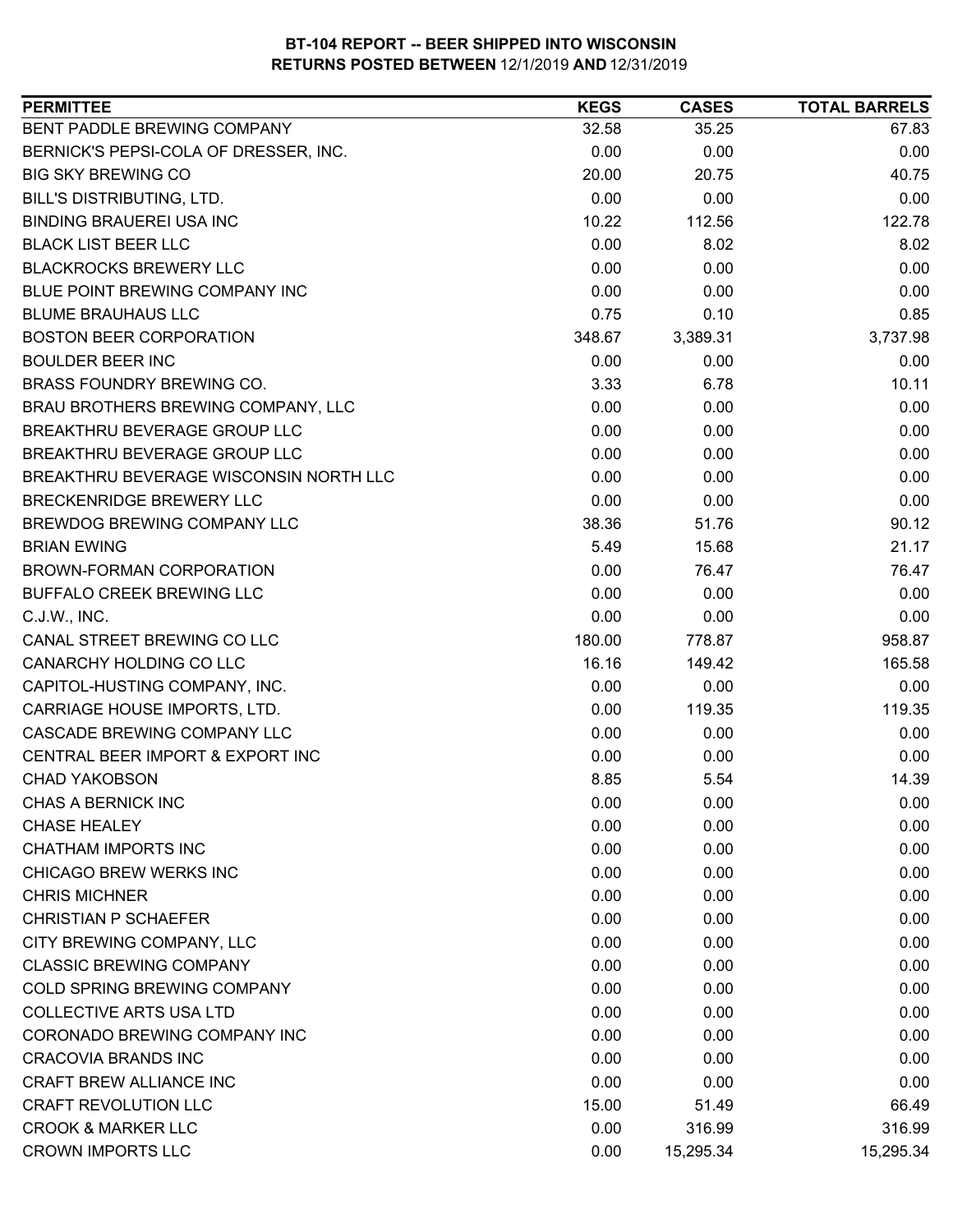| <b>PERMITTEE</b>                           | <b>KEGS</b> | <b>CASES</b> | <b>TOTAL BARRELS</b> |
|--------------------------------------------|-------------|--------------|----------------------|
| CRYSTAL LAKE BEER COMPANY                  | 0.00        | 0.00         | 0.00                 |
| <b>CUSTOM CALIFORNIA CRAFT BEER LLC</b>    | 0.00        | 0.00         | 0.00                 |
| D&V INTERNATIONAL INC                      | 17.03       | 15.57        | 32.60                |
| DANGEROUS MAN BREWING COMPANY LLC          | 0.00        | 0.00         | 0.00                 |
| <b>DANNY RAKOVIC</b>                       | 0.00        | 3.63         | 3.63                 |
| DAPPER BREWING COMPANY LLC                 | 0.00        | 0.00         | 0.00                 |
| DEAN DISTRIBUTING, INC.                    | 0.00        | 0.00         | 0.00                 |
| <b>DEAN DISTRIBUTING, INC.</b>             | 0.00        | 0.00         | 0.00                 |
| DESCHUTES BREWERY INC                      | 136.15      | 79.09        | 215.24               |
| DESTIHL HOLDINGS LLC                       | 18.66       | 15.73        | 34.39                |
| DETROIT RIVERTOWN BREWING LLC              | 7.83        | 5.22         | 13.05                |
| DIAGEO BEER COMPANY USA                    | 492.45      | 2,335.63     | 2,828.08             |
| DISCOUNT LIQUOR, INC.                      | 0.00        | 0.00         | 0.00                 |
| DOANE DISTRIBUTING, INC.                   | 0.00        | 0.00         | 0.00                 |
| DOGFISH HEAD CRAFT BREWERY LLC             | 64.00       | 224.51       | 288.51               |
| <b>DOYNA LTD</b>                           | 0.00        | 0.00         | 0.00                 |
| DUVEL MOORTGAT USA LTD                     | 22.86       | 90.06        | 112.92               |
| <b>DYNAMITE BREWING LLC</b>                | 0.00        | 0.00         | 0.00                 |
| E & J GALLO WINERY                         | 0.00        | 2.30         | 2.30                 |
| <b>EASTERN LIQUORS USA INC</b>             | 0.00        | 0.00         | 0.00                 |
| EINSTOK BEER COMPANY LP                    | 0.00        | 0.00         | 0.00                 |
| EL DORADO BEVERAGE CO                      | 0.00        | 0.00         | 0.00                 |
| ELYSIAN BREWING COMPANY INC                | 0.00        | 0.00         | 0.00                 |
| EPIC BREWING COMPANY LLC                   | 0.00        | 0.00         | 0.00                 |
| EPIC BREWING COMPANY LLC                   | 42.10       | 43.90        | 86.00                |
| <b>EQUILIBRIUM BREWERY LLC</b>             | 0.00        | 0.00         | 0.00                 |
| <b>FABIANO BROTHERS - WISCONSIN LLC</b>    | 0.00        | 0.00         | 0.00                 |
| <b>FINNEGANS BREW CO LLC</b>               | 1.67        | 0.00         | 1.67                 |
| <b>FISH BREWING CO</b>                     | 0.00        | 0.00         | 0.00                 |
| FLANIGAN DISTRIBUTING OF DOOR COUNTY, INC. | 0.00        | 0.00         | 0.00                 |
| FLYING DOG BREWERY LLLP                    | 0.83        | 72.14        | 72.97                |
| FORBIDDEN ROOT, A BENEFIT LLC              | 16.82       | 0.00         | 16.82                |
| FOREIGN OBJECTS BEER COMPANY LLC           | 0.00        | 0.00         | 0.00                 |
| FOUR SEASONS BEER DISTRIBUTORS INC         | 0.00        | 0.00         | 0.00                 |
| FRANK BEER DISTRIBUTORS, INC.              | 0.00        | 0.00         | 0.00                 |
| FRANK BEER SOUTH LLC                       | 0.00        | 0.00         | 0.00                 |
| FRANK LIQUOR COMPANY, INC.                 | 0.00        | 0.00         | 0.00                 |
| FRANK LIQUORS OF LA CROSSE, INC.           | 0.00        | 0.00         | 0.00                 |
| FRED R KARM JR                             | 0.00        | 0.00         | 0.00                 |
| FULTON STREET BREWERY LLC                  | 0.00        | 0.00         | 0.00                 |
| <b>G &amp; F DISTRIBUTING INC</b>          | 0.00        | 0.00         | 0.00                 |
| <b>G K SKAGGS INC</b>                      | 50.82       | 0.00         | 50.82                |
| <b>GARY'S CORPORATION OF OAK CREEK</b>     | 0.00        | 0.00         | 0.00                 |
| <b>GELOSO BEVERAGE GROUP LLC</b>           | 0.00        | 0.00         | 0.00                 |
| GENERAL BEER DISTRIBUTORS CO.              | 0.00        | 0.00         | 0.00                 |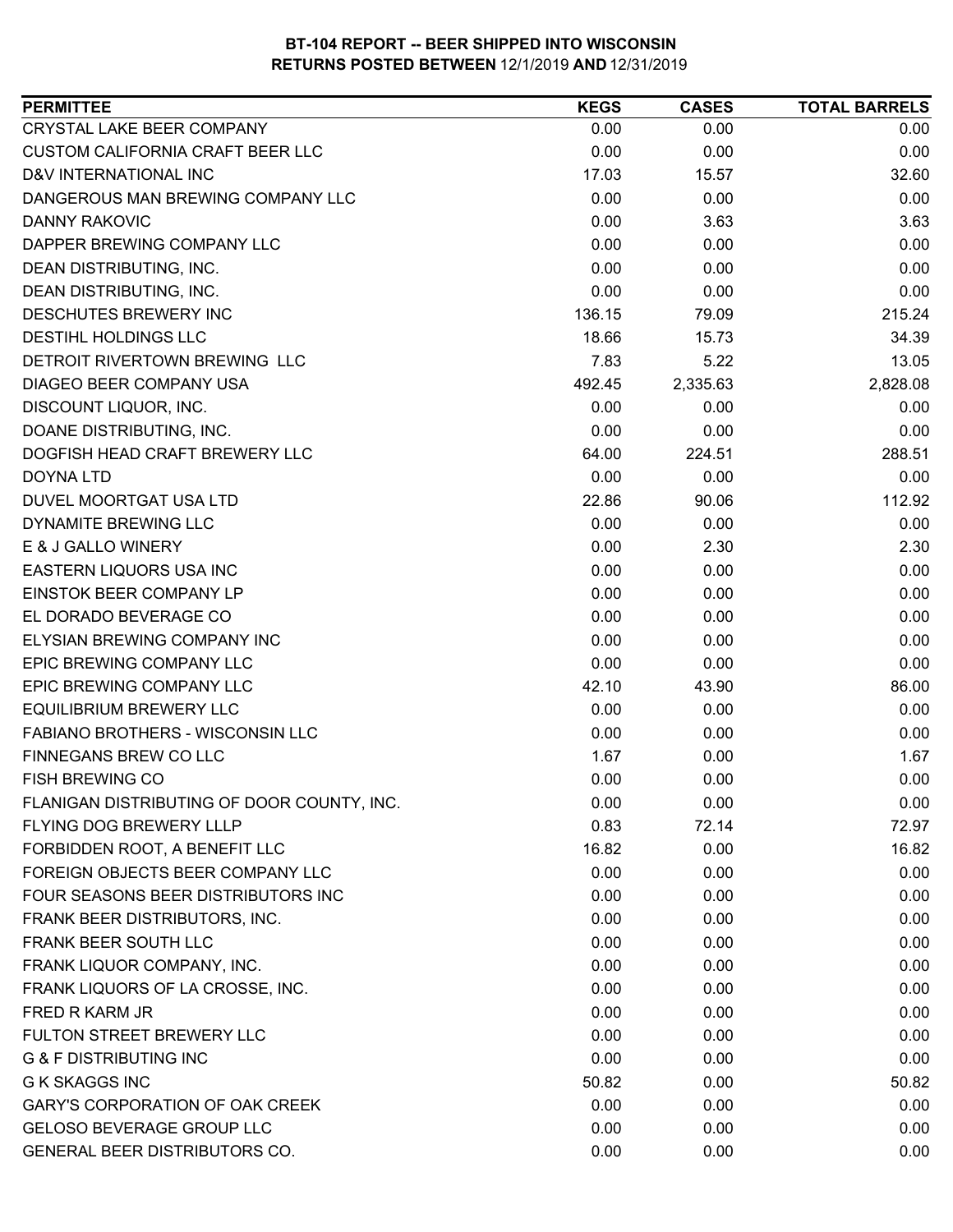| <b>PERMITTEE</b>                            | <b>KEGS</b> | <b>CASES</b> | <b>TOTAL BARRELS</b> |
|---------------------------------------------|-------------|--------------|----------------------|
| GENERAL BEER DISTRIBUTORS CO. - MILWAUKEE   | 0.00        | 0.00         | 0.00                 |
| <b>GENERAL BEER-NORTHEAST INC</b>           | 0.00        | 0.00         | 0.00                 |
| <b>GENERAL BEER-NORTHEAST INC</b>           | 0.00        | 0.00         | 0.00                 |
| GENERAL BEER-NORTHWEST, INC.                | 0.00        | 0.00         | 0.00                 |
| GENERAL BEER-NORTHWEST, INC.                | 0.00        | 0.00         | 0.00                 |
| GENERAL BEER-NORTHWEST, INC.                | 0.00        | 0.00         | 0.00                 |
| <b>GENERAL BEVERAGE SALES CO.</b>           | 0.00        | 0.00         | 0.00                 |
| GENERAL BEVERAGE SALES CO. - OSHKOSH        | 0.00        | 0.00         | 0.00                 |
| <b>GENERAL BEVERAGE SALES CO.-MILWAUKEE</b> | 0.00        | 0.00         | 0.00                 |
| <b>GENERATIONS BREWING COMPANY LLC</b>      | 0.00        | 0.00         | 0.00                 |
| <b>GEORGE BOZIC JR</b>                      | 0.00        | 0.00         | 0.00                 |
| <b>GLOBAL VILLAGE IMPORTS LLC</b>           | 0.00        | 0.00         | 0.00                 |
| <b>GLORIA R RAGSDALE</b>                    | 0.00        | 0.00         | 0.00                 |
| <b>GMB PARTNERS LLC</b>                     | 11.83       | 17.18        | 29.01                |
| <b>GO CRAFT BIER, INC</b>                   | 50.62       | 45.52        | 96.14                |
| <b>GOOD OMEN BOTTLING LLC</b>               | 0.00        | 0.05         | 0.05                 |
| <b>GRAYSCALE BREWING LLC</b>                | 13.33       | 32.66        | 45.99                |
| <b>GREEN BENCH BREWING CO LLC</b>           | 0.00        | 0.00         | 0.00                 |
| <b>GREGORY S HARDMAN</b>                    | 0.00        | 0.00         | 0.00                 |
| H C FOODS CO LTD                            | 0.00        | 0.00         | 0.00                 |
| HARPOON DISTRIBUTING COMPANY                | 33.65       | 19.08        | 52.73                |
| HEINEKEN USA INCORPORATED                   | 139.92      | 3,001.18     | 3,141.10             |
| HENDRICKS BEVERAGE, INC.                    | 0.00        | 0.00         | 0.00                 |
| HIGH COUNTRY BREWERY INC                    | 0.00        | 0.00         | 0.00                 |
| HOFBRAUHAUS OF AMERICA, LLC                 | 253.12      | 6.04         | 259.16               |
| <b>HOME BREW MART INC</b>                   | 0.00        | 28.98        | 28.98                |
| HOP BUTCHER FOR THE WORLD LLC               | 0.00        | 0.00         | 0.00                 |
| <b>ILLYRIAN IMPORT INC</b>                  | 0.00        | 0.00         | 0.00                 |
| INDEED BREWING COMPANY LLC                  | 71.86       | 86.13        | 157.99               |
| <b>INDIAN PEAKS BREWING COMPANY</b>         | 34.51       | 142.25       | 176.76               |
| INTERNATIONAL DISTILLERS & VINTERS LTD      | 0.00        | 6.60         | 6.60                 |
| <b>INTERTRADE USA COMPANY</b>               | 0.00        | 0.00         | 0.00                 |
| <b>IRENE WAGNER</b>                         | 13.21       | 10.29        | 23.50                |
| <b>IRON HORSE BEVERAGE LLC</b>              | 0.00        | 0.00         | 0.00                 |
| <b>ISLAND CITY BREWING COMPANY LLC</b>      | 1.71        | 0.00         | 1.71                 |
| <b>JAW PROPERTIES LLC</b>                   | 0.00        | 0.00         | 0.00                 |
| <b>JBR BREWING LLC</b>                      | 8.33        | 5.88         | 14.21                |
| <b>JDZ INC</b>                              | 26.66       | 38.72        | 65.38                |
| <b>JOHN J COLLETTI</b>                      | 0.00        | 0.00         | 0.00                 |
| JOHNSON BROTHERS OF WISCONSIN INC           | 0.00        | 0.00         | 0.00                 |
| <b>JOSHUA DETH</b>                          | 33.00       | 149.37       | 182.37               |
| KAY BEER DISTRIBUTING, INC.                 | 0.00        | 0.00         | 0.00                 |
| KEWEENAW BREWING CO LLC                     | 95.50       | 64.53        | 160.03               |
| KLOCKOW BREWING COMPANY INC                 | 0.00        | 0.00         | 0.00                 |
| KOJIMA & INTERNATIONAL ASSOCIATES INC       | 0.00        | 0.00         | 0.00                 |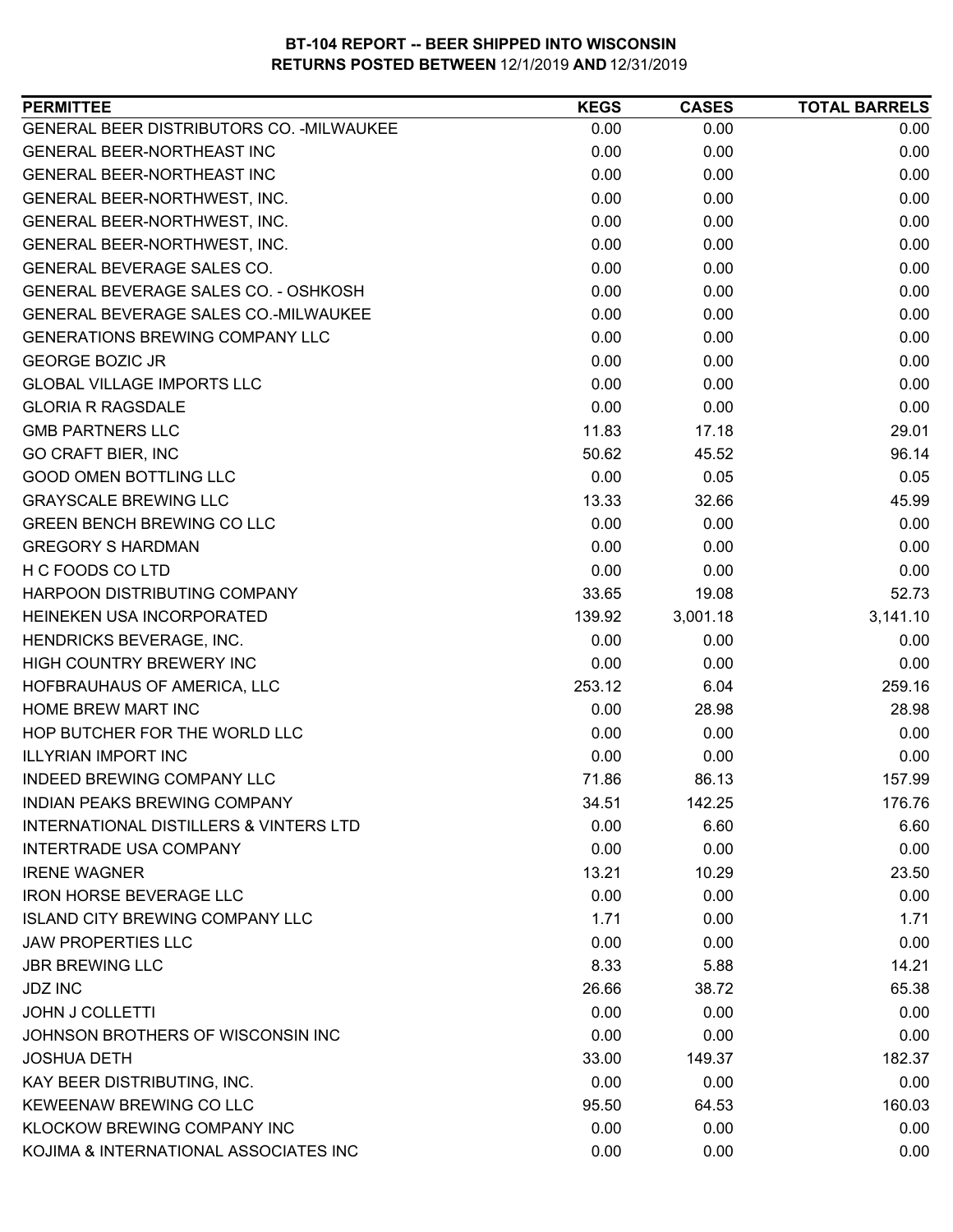| <b>PERMITTEE</b>                     | <b>KEGS</b> | <b>CASES</b> | <b>TOTAL BARRELS</b> |
|--------------------------------------|-------------|--------------|----------------------|
| KREBS BREWING CO., INC.              | 4.25        | 3.32         | 7.57                 |
| <b>KROMBACHER USA LLC</b>            | 0.00        | 0.00         | 0.00                 |
| KUHNHENN BREWING CO LLC              | 0.00        | 0.00         | 0.00                 |
| <b>KYSELA PERE ET FILS LTD</b>       | 0.00        | 0.00         | 0.00                 |
| LA CROSSE BEVERAGE LLC               | 0.00        | 0.00         | 0.00                 |
| LABATT USA OPERATING CO LLC          | 8.00        | 1,579.12     | 1,587.12             |
| <b>LAGUNITAS BREWING CO</b>          | 80.00       | 362.37       | 442.37               |
| LARRY'S DISTRIBUTING CO., INC.       | 0.00        | 0.00         | 0.00                 |
| LEE BEVERAGE OF WISCONSIN LLC        | 0.00        | 0.00         | 0.00                 |
| LEE BEVERAGE OF WISCONSIN LLC        | 0.00        | 0.00         | 0.00                 |
| LEE BEVERAGE OF WISCONSIN LLC        | 0.00        | 0.00         | 0.00                 |
| LEFT COAST BREWING CO                | 0.00        | 0.00         | 0.00                 |
| <b>LENA BEVERAGE COMPANY</b>         | 0.00        | 0.00         | 0.00                 |
| LIFT BRIDGE BREWING TECHNOLOGIES LLC | 45.35       | 68.23        | 113.58               |
| <b>LONGSTOCK III LLC</b>             | 0.00        | 0.00         | 0.00                 |
| <b>LOUIS GLUNZ BEER INC</b>          | 18.84       | 42.93        | 61.77                |
| <b>LUPULIN BREWING LLC</b>           | 34.00       | 51.29        | 85.29                |
| MAINE BEER COMPANY, LLC              | 0.00        | 0.00         | 0.00                 |
| <b>MANKATO BREWERY LLC</b>           | 0.00        | 0.00         | 0.00                 |
| MARK ANTHONY BRANDS INC              | 0.00        | 9,211.66     | 9,211.66             |
| MASSACHUSETTS BEVERAGE ALLIANCE LLC  | 0.00        | 0.00         | 0.00                 |
| MATT BREWING CO INC                  | 0.00        | 0.00         | 0.00                 |
| MERCENARY BREWERY & DISTILLERY LLC   | 37.66       | 48.38        | 86.04                |
| MERCHANT DU VIN CORPORATION          | 9.71        | 32.32        | 42.03                |
| METROPOLITAN BREWING LLC             | 0.00        | 0.00         | 0.00                 |
| <b>MHW LTD</b>                       | 3.33        | 3.87         | 7.20                 |
| MICHAEL G ANSAY                      | 52.19       | 254.10       | 306.29               |
| MICHAUD DISTRIBUTING INC             | 0.00        | 0.00         | 0.00                 |
| MIGHTY SWELL COCKTAIL COMPANY LLC    | 0.00        | 0.00         | 0.00                 |
| MIKERPHONE BREWING LLC               | 1.00        | 0.00         | 1.00                 |
| MILLERCOORS LLC                      | 289.00      | 5,584.32     | 5,873.32             |
| MODERN TIMES DRINKS, INC             | 0.00        | 0.00         | 0.00                 |
| MONKLESS BREWING LLC                 | 0.00        | 0.00         | 0.00                 |
| <b>MOR-DALL ENTERPRISES INC.</b>     | 0.00        | 0.00         | 0.00                 |
| MOTHER LODE BREWING LLC              | 0.00        | 0.00         | 0.00                 |
| <b>MOUNTAINEER HOLDINGS LLC</b>      | 0.00        | 0.00         | 0.00                 |
| MUTUAL WHOLESALE LIQUOR INC          | 0.00        | 0.00         | 0.00                 |
| <b>NDC SYSTEMS LP</b>                | 83.93       | 0.00         | 83.93                |
| NEBRASKA BREWING CO INC              | 0.00        | 0.00         | 0.00                 |
| NEW BELGIUM BREWING COMPANY INC      | 141.33      | 1,011.46     | 1,152.79             |
| NEW HOLLAND BREWING CO LLC           | 0.00        | 0.00         | 0.00                 |
| NEW YORK MUTUAL TRADING CO INC       | 0.00        | 0.34         | 0.34                 |
| NOELKE DISTRIBUTORS, INC.            | 0.00        | 0.00         | 0.00                 |
| NORTH COAST BREWING CO INC           | 3.00        | 22.79        | 25.79                |
| NOUVEAU VENTURES LLC                 | 0.00        | 0.00         | 0.00                 |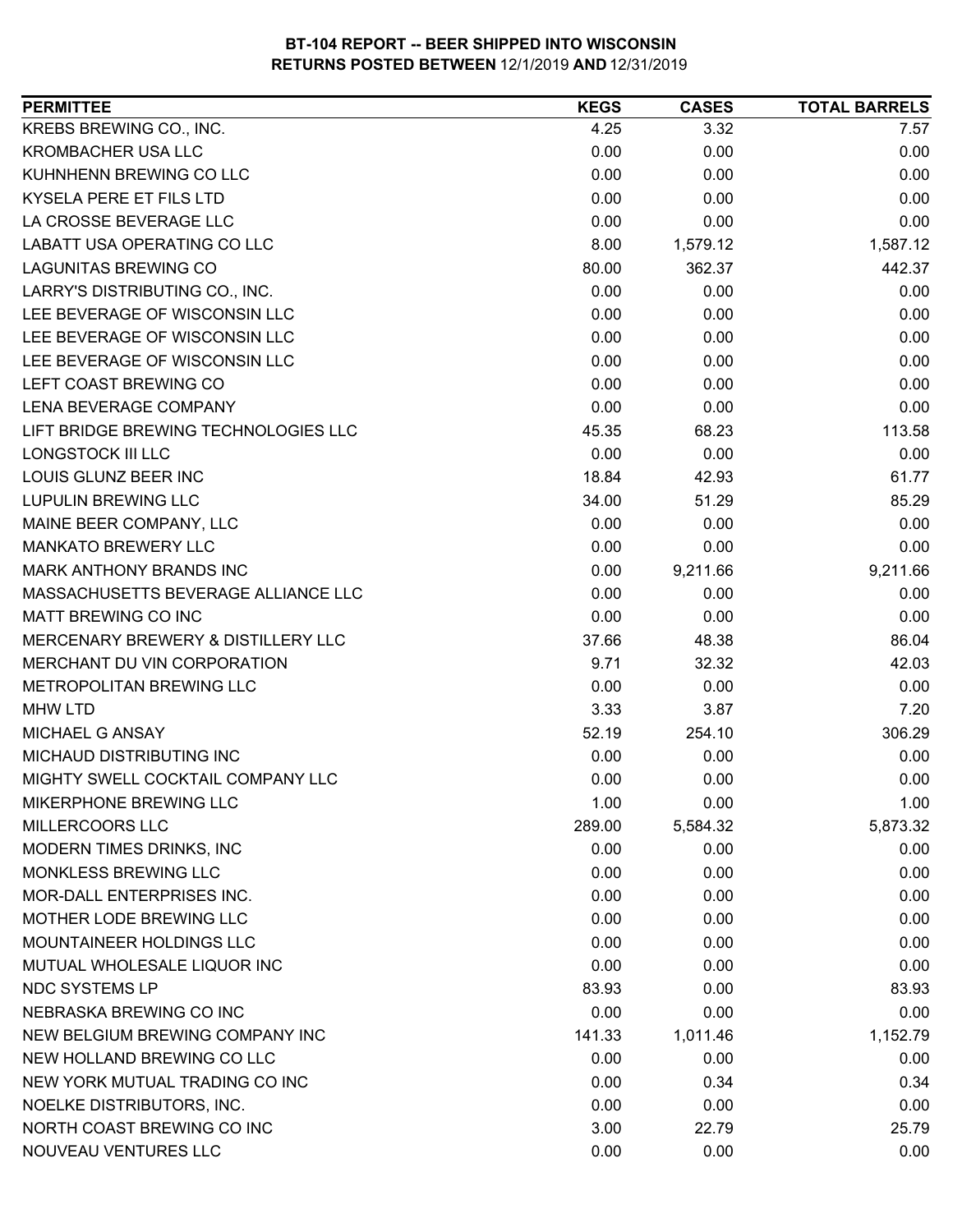| <b>PERMITTEE</b>                     | <b>KEGS</b> | <b>CASES</b> | <b>TOTAL BARRELS</b> |
|--------------------------------------|-------------|--------------|----------------------|
| ODELL BREWING COMPANY                | 68.50       | 158.96       | 227.46               |
| OFF-KILTER BREWING INC               | 0.00        | 0.00         | 0.00                 |
| OREGON BREWING COMPANY INC           | 12.62       | 15.23        | 27.85                |
| OTHER HALF BREWING COMPANY, INC      | 0.00        | 0.00         | 0.00                 |
| OTT SCHWEITZER DISTRIBUTORSHIP, INC. | 0.00        | 0.00         | 0.00                 |
| PABST BREWING COMPANY, LLC           | 49.50       | 809.42       | 858.92               |
| PALS BREWING COMPANY, LLC            | 0.00        | 0.00         | 0.00                 |
| PAMPA BEVERAGES LLC                  | 0.00        | 0.00         | 0.00                 |
| PARK RIDGE DISTRIBUTING, INC.        | 0.00        | 0.00         | 0.00                 |
| PATERNO IMPORTS LTD                  | 0.00        | 0.00         | 0.00                 |
| PAULANER USA LLC                     | 223.95      | 172.02       | 395.97               |
| PECATONICA TAP HOUSE COMPANY         | 0.00        | 0.00         | 0.00                 |
| PEHLER DISTRIBUTING, INC.            | 0.00        | 0.00         | 0.00                 |
| PERENNIAL PARTNERS LLC               | 2.33        | 7.75         | 10.08                |
| PETOSKEY BREWING COMPANY LLC         | 0.00        | 0.00         | 0.00                 |
| PHIL KNUTSEN                         | 0.00        | 0.00         | 0.00                 |
| PHILLIPS WINE COMPANY                | 0.00        | 0.00         | 0.00                 |
| PIPEWORKS PRODUCTION LLC             | 0.00        | 0.00         | 0.00                 |
| PROST BREWING COMPANY LLC            | 4.00        | 7.83         | 11.83                |
| RATAS WHOLESALE LIQUOR COMPANY       | 0.00        | 0.00         | 0.00                 |
| <b>RAVEN BRANDS INC</b>              | 0.00        | 0.00         | 0.00                 |
| <b>REEDS INC</b>                     | 0.00        | 0.00         | 0.00                 |
| RHINEGEIST, LLC                      | 0.00        | 0.00         | 0.00                 |
| RIO BRAVO BREWING COMPANY            | 0.00        | 0.00         | 0.00                 |
| S. & S. DISTRIBUTING, INC.           | 0.00        | 0.00         | 0.00                 |
| S. & S. DISTRIBUTING, INC.           | 0.00        | 0.00         | 0.00                 |
| SAPPORO USA INC                      | 0.00        | 0.00         | 0.00                 |
| SARATOGA LIQUOR CO., INC.            | 0.00        | 0.00         | 0.00                 |
| SAUGATUCK BREWING COMPANY INC        | 20.52       | 49.00        | 69.52                |
| <b>SHANE WELCH</b>                   | 0.00        | 15.10        | 15.10                |
| SHELTON BROTHERS INC                 | 9.10        | 15.83        | 24.93                |
| SIERRA NEVADA BREWING COMPANY        | 110.68      | 1,002.46     | 1,113.14             |
| SINGHA NORTH AMERICA INC             | 0.00        | 9.48         | 9.48                 |
| SOCIABLE CIDER WERKS LLC             | 0.00        | 0.87         | 0.87                 |
| SOLEMN OATH BREWERY LLC              | 11.66       | 23.00        | 34.66                |
| SOUTHERN GRIST BREWING COMPANY       | 0.00        | 0.00         | 0.00                 |
| SOUTHERN TIER BREWING COMPANY LLC    | 3.34        | 26.76        | 30.10                |
| SP3 LLC                              | 0.00        | 0.00         | 0.00                 |
| <b>SPIRAL BREWERY LLC</b>            | 0.34        | 1.45         | 1.79                 |
| <b>SRB OPERATIONS LLC</b>            | 0.00        | 0.00         | 0.00                 |
| ST KILLIAN IMPORTING CO INC          | 45.50       | 262.25       | 307.75               |
| STANLEY STAWSKI DIST CO INC          | 0.00        | 28.69        | 28.69                |
| <b>STEVE CRIDER</b>                  | 0.00        | 0.00         | 0.00                 |
| STONE BREWING CO LLC                 | 8.16        | 100.50       | 108.66               |
| SUGAR CREEK ACQUISITION LLC          | 0.00        | 8.72         | 8.72                 |